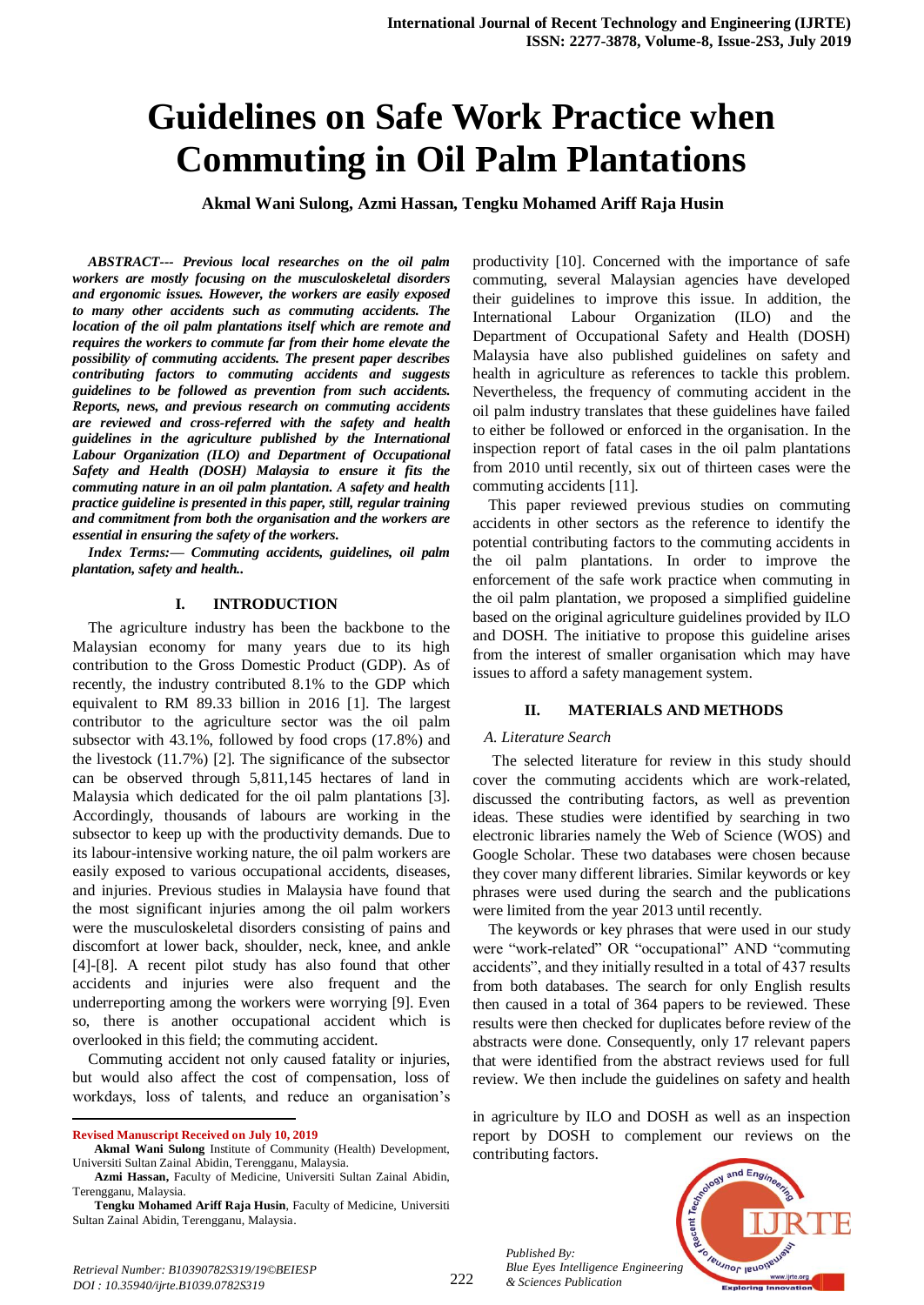The literature search process is shown in the following Fig. 1.

#### *B. Inclusion and Exclusion Criteria*

During the selection phase, we only selected those publications which were relevant to our objective and removed others from our search results. We screened the results using our inclusion and exclusion criteria to end up with our primary studies. The inclusion criteria used for our study included (a) papers that were written in English, (b) papers that were available online, (c) papers that were discussing safe commuting or the contributing factors to commuting accidents, (d) papers that were published from January 2013 until recently, and (e) the study is a scientific publication. Therefore, other publications that were (a) written in other languages than English, (b) not accessible online, (c) unrelated to our study, (d) published before January 2013, and (e) not scientific publications, were all removed from the search results.



**Fig. 1: Literature selection process for this study**

#### *C. Development of Proposed Guidelines*

We referred to the general guidelines on safety and health in agriculture published by ILO and DOSH in developing our safe work practice for commuting in oil palm plantations. These guidelines were widely used in the agriculture industry because it covers different types of farm ranges. Though the guidelines are generally helpful for safe work practice, the descriptions are lengthy and preferable for management level. Hence, we summarised the guidelines based on the contributing factors to commuting accident and simplified the sentences to ensure the suitability of the guidelines for all workers. Since not all contributing factors were retrieved from the oil palm plantation perspective, we developed the guidelines with consideration of the commuting situation in the oil palm plantations.

## **III. RESULTS & DISCUSSIONS**

#### *A. Commuting Accidents in the Oil Palm Plantations*

An accident is an unexpected and unplanned event which may or may not cause injuries or losses either to human beings, a place, or belongings [12]. Meanwhile, a workrelated commuting accident is an accident which happens in employment, during commuting from home to a workplace or commuting home from the workplace, while travelling for work purposes, and while travelling for authorised recess [13]-[15].

In the oil palm plantations, commuting activities include transporting human and transporting cargo or loading. These activities can be observed during travelling to work in the morning, travelling after the work finishes, site visit by the

supervisor or employer, travelling into the plantation to pick up fresh fruit bunches (FFB), transportation of FFB from the plantation area to the oil palm mills, and transportation of chemicals, equipment, tools, and machinery. These commutes use different types of vehicles, for example, motorcycles, tractors, and lorries, therefore the risks of each commute vary. Subsequently, the guideline for the safe work practice when commuting in the oil palm plantations shall consider this matter.

Based on the report retrieved from DOSH's official website on 4 November 2018, six out of thirteen fatal cases in the oil palm plantations from March 2010 until September 2018 were commuting accidents. According to their observation, the accidents were caused by the failure of the employer to provide safe access, no safe work procedures, and lack of supervisions [11]. In recent news, a foreign worker died when the tractor she was travelling skidded and fell down a ravine due to uneven road condition. In general, the location and surroundings of the oil palm plantations which are remote, vast, bushy, and hilly are all risky to the oil palm workers and visitors.

#### *B. Contributing Factors to Commuting Accidents*

Six contributing factors to the commuting accidents were identified from our literature review. The factors are the health of driver, behaviour of driver, environment, vehicles, the commitment of the employer on safety issues, and training. The elements that signify these six factors are described more on the following Table 1.

| <b>Contributing Factors</b>          | References               |
|--------------------------------------|--------------------------|
| Health of driver                     |                          |
| <b>Diabetes</b>                      | [16]                     |
| Degenerative eye condition           | $[17]$                   |
| Younger age (less than 30 years old) | $[18]$ , $[19]$          |
| Cognitive failure or forgetfulness   | $[20]$                   |
| Frequent or recently having MRI scan | [21], [22]               |
| Sleep quality                        | [23]                     |
| Detachment from work                 |                          |
| Fatigue / overwork                   | $[10], [24]-[26]$        |
| Drug / alcohol use                   | $[26]$ - $[28]$          |
| Behaviour of driver                  |                          |
| Rushing / speeding                   | $[25]$ , $[26]$ , $[29]$ |
| <b>Break traffic rules</b>           | $[30]$                   |
| Illegally loading over limit         | $[24]$                   |
| Poor focus / texting while driving   | $[25]$                   |
| Vehicles                             |                          |
| Poorly maintained                    | $[26]$ , $[29]$          |
| Poorly visible                       | [31], [29]               |
| Misused                              | [29]                     |
| Environment                          |                          |

#### **Table 1: Contributing factors based on references**



*Retrieval Number: B10390782S319/19©BEIESP DOI : 10.35940/ijrte.B1039.0782S319*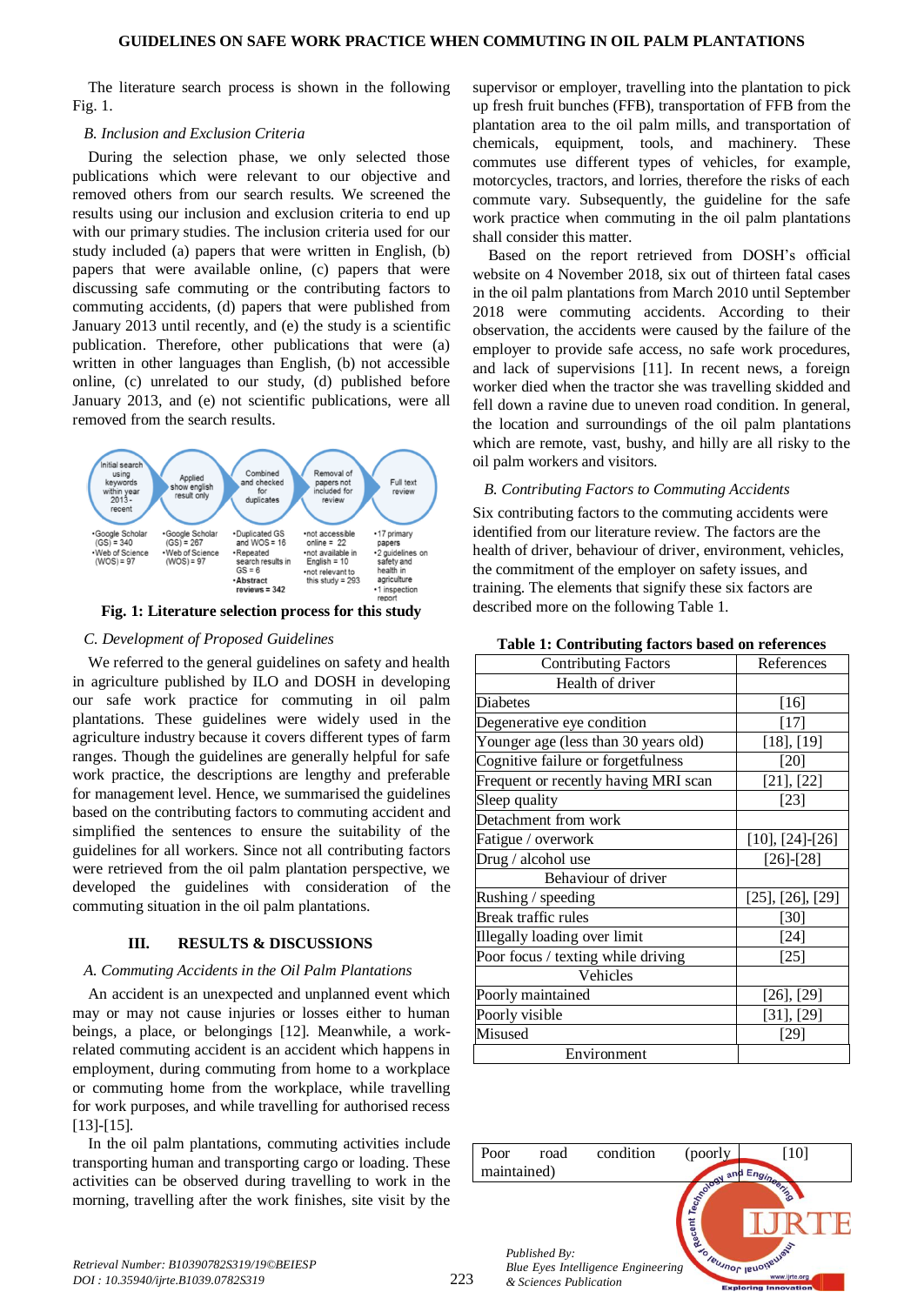| Uneven road / hilly and slopes | $[30]$ , $[26]$   |
|--------------------------------|-------------------|
| Poor lighting                  | $\left[32\right]$ |
| Bad weather                    | $[24]$ , $[10]$   |
| Employers' commitment          |                   |
| Housekeeping                   | [24]              |
| Maintenance of vehicles        | [26]              |
| Safe access                    | $[11]$            |
| Warning sign                   | [29]              |
| Safe work procedures           | $[11]$            |
| Traffic inspection             | [27]              |
| Training                       |                   |
| Drivers' training              | $\left[33\right]$ |
| Driving license                | 127               |

## *C. Guidelines of Safe Work Practice When Commuting in the Oil Palm Plantations*

We referred the guidelines on safety and health in agriculture which were published by ILO and DOSH in developing our guidelines for safe work practice when commuting in the oil palm plantations. Based on the abovementioned factors in Table 1, we referred to both guidelines on the types of risk, hazards, and prevention measures and summarised them. We used simplified sentences to make sure the guidelines can be referred by all workers in all size of an organisation. The proposed guidelines are explained in the following Table 2.

# **Table 2: Proposed safe work practice when commuting in the oil palm plantations based on ILO and DOSH**

|                    | guidelines                                                                                                                   |  |  |  |  |
|--------------------|------------------------------------------------------------------------------------------------------------------------------|--|--|--|--|
| Item of Guidelines | <b>Safe Work Practice</b>                                                                                                    |  |  |  |  |
| Fitness of driver  | 1. Workers with the following health conditions are not allowed to transport cargo or passengers:                            |  |  |  |  |
|                    | Diabetes                                                                                                                     |  |  |  |  |
|                    | Degenerative eye condition / eyesight problem                                                                                |  |  |  |  |
|                    | Forgetful / degrading memory                                                                                                 |  |  |  |  |
|                    | Having frequent or recently undergone an MRI scan                                                                            |  |  |  |  |
|                    | All vehicle operators shall be regularly tested for drug and alcohol use.                                                    |  |  |  |  |
|                    | Vehicle operators shall avoid driving when having a sleep problem.                                                           |  |  |  |  |
|                    | Vehicle operators shall not be allowed to drive when appeared tired.<br>4.                                                   |  |  |  |  |
|                    | 5. Vehicle operators with less experience shall not be allowed to travel far distances.                                      |  |  |  |  |
|                    | Behaviour of driver 1. Vehicle operators shall always comply to the following safe work procedure when transporting human or |  |  |  |  |
| / passenger        | cargo                                                                                                                        |  |  |  |  |
|                    | Wear seathelt                                                                                                                |  |  |  |  |
|                    | Use safe and familiar route                                                                                                  |  |  |  |  |
|                    | Drive with slow speed                                                                                                        |  |  |  |  |
|                    | Transport cargo within limit                                                                                                 |  |  |  |  |
|                    | No mobile phone use                                                                                                          |  |  |  |  |
|                    | 2. Passengers shall always comply to the following safe work procedure when riding in the oil palm                           |  |  |  |  |
|                    | plantations                                                                                                                  |  |  |  |  |
|                    | Seated in secure seating                                                                                                     |  |  |  |  |
|                    | Wear seathelts                                                                                                               |  |  |  |  |
|                    | Remain calm and do not fight during travelling                                                                               |  |  |  |  |
|                    | 3. Driver and passengers shall wear appropriate personal protective equipment (PPE) or attire during                         |  |  |  |  |
|                    | travelling                                                                                                                   |  |  |  |  |
|                    | 4. Vehicle operators or passengers shall perform hazard control or preventive measures when necessary to                     |  |  |  |  |
|                    | remove dangers from other road users.                                                                                        |  |  |  |  |
|                    | 5. Vehicle operators or passengers shall report any commuting hazards / accidents / near-misses to their                     |  |  |  |  |
|                    | employer.                                                                                                                    |  |  |  |  |
|                    | 6. Vehicle operators or passengers shall report to the authorities if employer failed to provide safe work                   |  |  |  |  |
|                    | environment.                                                                                                                 |  |  |  |  |



*Published By:*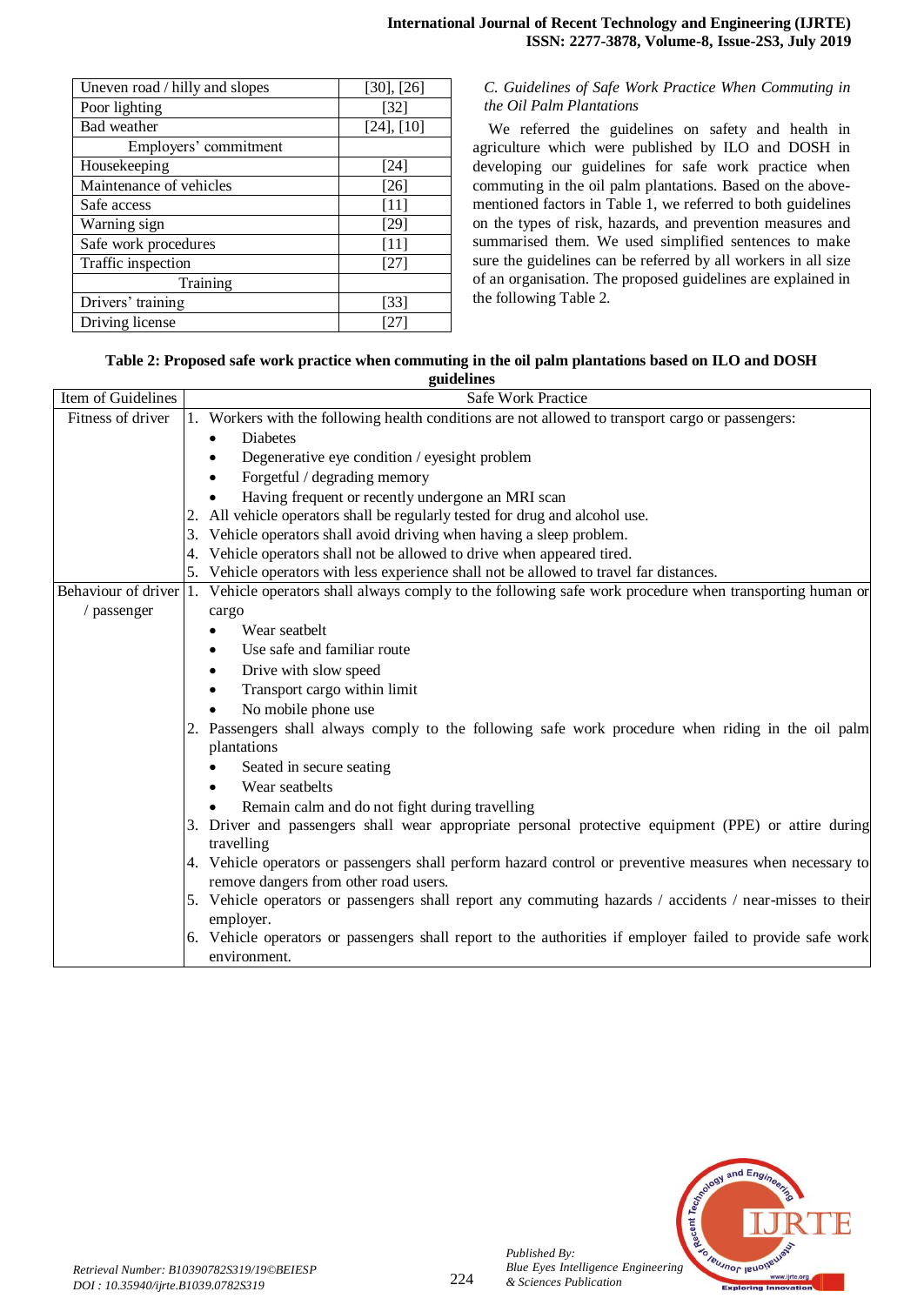# **GUIDELINES ON SAFE WORK PRACTICE WHEN COMMUTING IN OIL PALM PLANTATIONS**

| Fitness of Vehicles 1. |    | Prior to the use of any vehicles, the following safe work practice should be carried out:                        |
|------------------------|----|------------------------------------------------------------------------------------------------------------------|
|                        |    | Basic checks for seat belts, signals, brakes, steering, and tyres                                                |
|                        |    | Tidy and free of grease, mud, and debris                                                                         |
|                        |    | The seat is adjusted accordingly so all controls are within reach                                                |
|                        |    | Vehicles are made visible to other road users                                                                    |
|                        |    | Vehicles are well maintained according to the manufacturer's recommendation                                      |
|                        |    | Vehicles are prepared for designated use only (do not misuse for other purposes)<br>٠                            |
|                        |    | Vehicles are equipped with a safe operating speed warning<br>٠                                                   |
|                        |    | Vehicles are equipped with firefighting equipment and warning devices for reversing operation                    |
|                        |    | Vehicles are equipped with working radio communication devices                                                   |
|                        |    | For transport of person, the vehicles shall be equipped with the braking system, secure seating and<br>canopies. |
|                        | 2. | While in use, the following safe work practice should be carried out:                                            |
|                        |    | Vehicles are driven within the speed limit<br>٠                                                                  |
|                        |    | Loadings or cargo are properly loaded, stable, secured, and within the limit                                     |
|                        |    | Vehicles are driven within safe routes                                                                           |
|                        |    | Seat belts are used by drivers and passengers                                                                    |
|                        |    | No extra person as riders are allowed on loading or cargo                                                        |
|                        |    | Never mount or dismount a moving a vehicle                                                                       |
|                        |    | Vehicles shall only be allowed to move when the operator has clear view in the travelling direction,             |
|                        |    | above, and other side, or is in communication with a person who does                                             |
|                        | 3. | When not in use, the following safe work practice should be carried out:                                         |
|                        |    | Vehicles shall be parked at a level position to avoid rolling                                                    |
|                        |    | Engage parking brake before dismounting a vehicle<br>$\bullet$                                                   |
|                        |    | Starter keys are removed when the vehicle is unattended<br>٠                                                     |
|                        |    | Vehicles are cleaned from grease, mud, and debris<br>$\bullet$                                                   |
|                        |    | Any mechanical issue is reported to the supervisor or employer                                                   |
|                        |    | Problematic vehicles shall be labelled and not allowed to be used until a proper repair                          |
| Environment            | 1. | Commuting or travelling during the following conditions are advised to be postponed or cancelled:                |
|                        |    | Heavy rain                                                                                                       |
|                        |    | Storm                                                                                                            |
|                        |    | Lightning                                                                                                        |
|                        |    | Heavy haze                                                                                                       |
|                        | 2. | Commuting or travelling in the following conditions shall be done with extra care and slower speed:              |
|                        |    | Slippery road due to rain or pool of water                                                                       |
|                        |    | Muddy routes                                                                                                     |
|                        |    | Uneven road (hills, slopes, and stones)                                                                          |
|                        |    | Nearby valley or ravine                                                                                          |



*Published By:*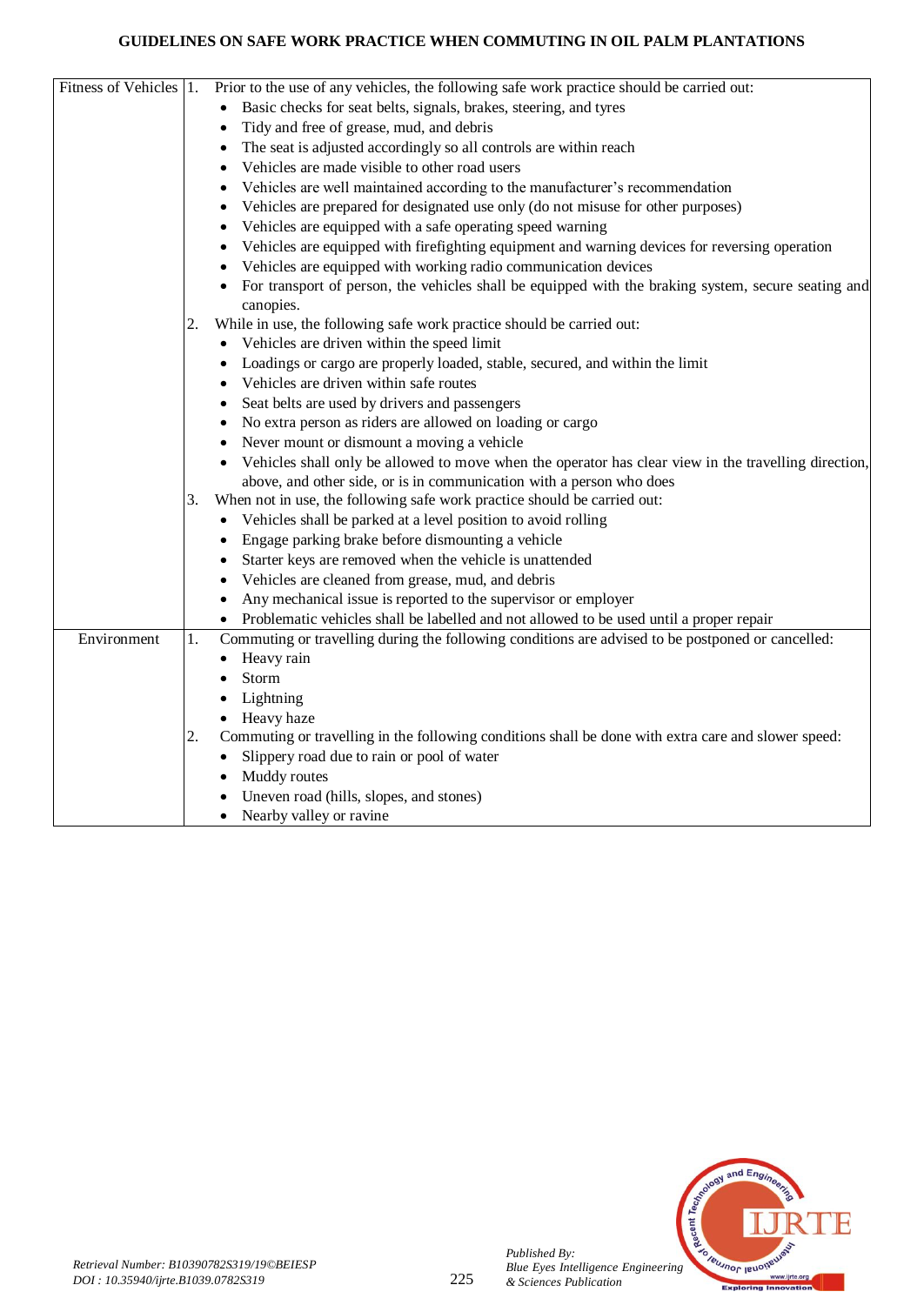### **International Journal of Recent Technology and Engineering (IJRTE) ISSN: 2277-3878, Volume-8, Issue-2S3, July 2019**

| Employer's<br>1.<br>The employer shall provide and make available the following items to all employees in ensuring the<br>safety of workers<br>commitment to<br>safety issue and<br>• Safe work procedure as guidelines<br>legal duties<br>Personal protective equipment (PPE) |  |
|--------------------------------------------------------------------------------------------------------------------------------------------------------------------------------------------------------------------------------------------------------------------------------|--|
|                                                                                                                                                                                                                                                                                |  |
|                                                                                                                                                                                                                                                                                |  |
|                                                                                                                                                                                                                                                                                |  |
|                                                                                                                                                                                                                                                                                |  |
| Warning signages at all dangerous areas                                                                                                                                                                                                                                        |  |
| Safe access and egress for all types of vehicles used in the plantation                                                                                                                                                                                                        |  |
| Proper lighting equipment for morning use or in difficult weather condition                                                                                                                                                                                                    |  |
| Update on hazards along the route                                                                                                                                                                                                                                              |  |
| The employer is also advised to perform the following items regularly<br>2.                                                                                                                                                                                                    |  |
| • Road / route inspection                                                                                                                                                                                                                                                      |  |
| Housekeeping                                                                                                                                                                                                                                                                   |  |
| Scheduled vehicle maintenance                                                                                                                                                                                                                                                  |  |
| Consultation with employees regarding safety issues                                                                                                                                                                                                                            |  |
| The employer shall enforce the following matters to increase safety performance in the oil palm<br>3.                                                                                                                                                                          |  |
| plantations                                                                                                                                                                                                                                                                    |  |
| Specialised comprehensive training according to the type of vehicle                                                                                                                                                                                                            |  |
| Frequent supervision                                                                                                                                                                                                                                                           |  |
| Hazard and safety reporting                                                                                                                                                                                                                                                    |  |
| • Removal of workers who repeatedly failed to comply with safety rules or safe work procedures                                                                                                                                                                                 |  |
| Comprehensive<br>1.<br>All vehicle operators shall attend regular training to ensure their knowledge of safe operating are up to                                                                                                                                               |  |
| Farm Vehicular<br>date                                                                                                                                                                                                                                                         |  |
| The safety training provided must be designed according to the type of vehicles<br>Training<br>2.                                                                                                                                                                              |  |
| 3.<br>The training class shall be separated according to type of vehicle and attended by its designated                                                                                                                                                                        |  |
| operators                                                                                                                                                                                                                                                                      |  |
| Employees shall always be reminded to commute safely during safety briefing prior to start of work<br>4.                                                                                                                                                                       |  |

## **IV. DISCUSSION**

With the literature used in this paper, we found six contributing factors to commuting accidents. Though all the factors were originally from studies in other industries, factors that are relevant to commuting in the oil palm plantations were included. Most of the studies that we reviewed discussed the commuting accidents on the road, while our study setting was the oil palm plantation which usually located at a remote location, within the thick oil palm tree forest, prone to having poor road condition, vast, and bushy. Therefore, the risk and hazard in our study were more threatening than those on the regular road. Having said that, we recognised that our study is a surface study which requires further and detail field investigation at the oil palm plantations to identify more risk and hazard.

Despite that, the contributing factors that we collected from this review shall not be ignored. Some of the factors were discussed in previous commuting accident studies but their elaborations were not clear such as the health status of the driver and employers' commitment. In this study, we collected more information on the health status of the driver which may affect their driving skills. In previous studies on safe commuting, health factors usually include age, sleep quality, fatigue, and stress factors. However, there were illnesses such as diabetes, cognitive failures, recently or frequently undergone the Magnetic Resonance Imaging (MRI) scan that can also affect safe commuting. These illnesses apparently have acute effects like dizziness, drowsiness, loss of focus and balance, and hence decrease someone's safety performance. We also gathered safety commitment which shall be performed by the employer to improve safe

commuting in their workplace. Other than that, we included lighting issue and vehicle visibility in the contributing factor.

The guidelines on safety and health that we referred to in developing our safe work practice were detailed and thoroughly written. Even so, the guidelines were designed to cover a variety of farm ranges in the agriculture sector. The sentences are long and may not be of interest of those in lower rankings in the farm. Therefore, we intended to provide a safe work practice guideline which is easier to be referred and more suitable for safe commuting in the oil palm plantations. Then again, our guidelines were based on the review of previous literature on the contributing factors to commuting accidents, thus, the proposed safe work practices were inconclusive and require improvement.

## **V. CONCLUSION**

This study presents six main factors that may contribute to the commuting accidents in the oil palm plantations namely health condition, as well as the behaviour of driver, environment, vehicles, employers' commitment, and training. Safe work practice guidelines were proposed according to these factors and crossreferred with the guidelines on safety and health in agriculture published by ILO and DOSH. Since this study is based on the reviews of other commuting accident studies, our suggestions on the safe work practice are limited and inconclusive, hence further study in the oil palm plantation is recommended. Nonetheless, the

*Published By: Blue Eyes Intelligence Engineering & Sciences Publication* 

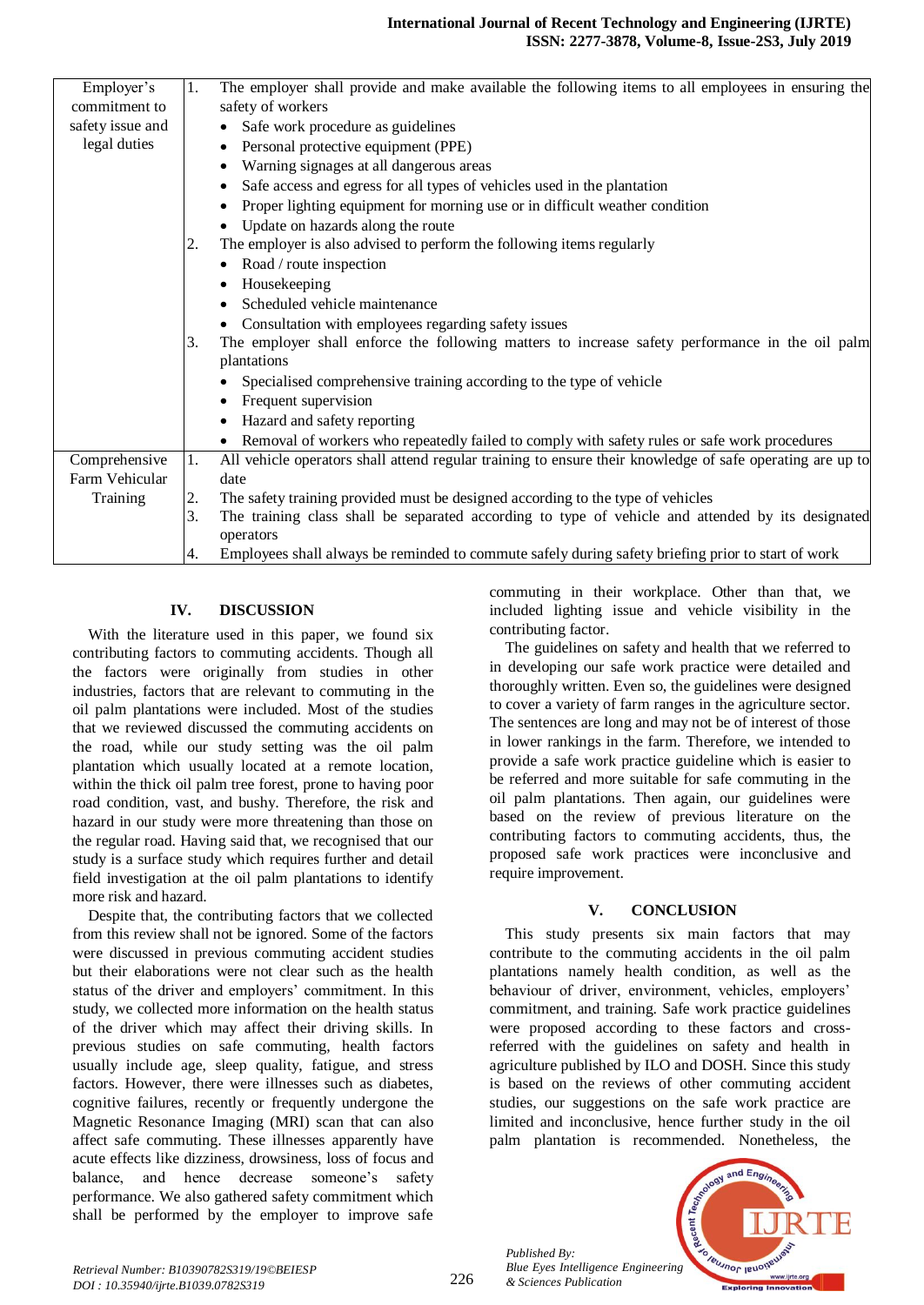proposed guidelines can be a basic safe work practice which any organisation can refer to in order to improve safe commuting in their workplace.

# **REFERENCES**

- 1. Department of Statistics Malaysia (DOSM), Selected agricultural indicators, Malaysia, 2017. Available: https://www.dosm.gov.my/v1/index.php?r=column/pdfPre v&id=MDNYUitINmRKcENRY2FvMmR5TWdGdz09.
- 2. Malaysia Productivity Corporation (MPC), Productivity report 2016/2017. 2017, Available: http://www.mpc.gov.my/wpcontent/uploads/2017/05/Productivity-Report-2017.pdf.
- 3. Malaysian Palm Oil Board (MPOB), Overview of the Malaysian oil palm industry 2017. Available: http://bepi.mpob.gov.my/images/overview/Overview\_of\_I ndustry\_2017.pdf.
- 4. M. M. Mokhtar, B. M. Deros, and E. H. Sukadarin, "Evaluation of musculoskeletal disorders prevalence during oil palm fresh fruit bunches harvesting using RULA," Advanced Engineering Forum, 10, 2013, pp. 110-115.
- 5. N. S. Nawi, B. M. Deros, M. N. Rahman, E. H. Sukadarin, and N. Nordin, "Malaysian oil palm workers are in pain: Hazards identification and ergonomics related problems," Malaysian Journal of Public Health Medicine, 16, 2016, pp. 50-57.
- 6. Y. G. Ng, M. T. Bahri, M. Y. Syah, I. Mori, and Z. Hashim, "Ergonomics observation: Harvesting tasks at oil palm plantation," Journal of Occupational Health, 55(5), 2013, pp. 405-414.
- 7. Y. G. Ng, S. B. Tamrin, W. M. Yik, I. S. Yusoff, and I. Mori, "The prevalence of musculoskeletal disorder and association with productivity loss: A preliminary study among labour intensive manual harvesting activities in oil palm plantation," Industrial Health, 52(1), 2014, pp. 78-85.
- 8. E. H. Sukadarin, B. M. Deros, J. A. Ghani, A. R. Ismail, M. M. Mokhtar, and D. Mohamad, "Investigation of ergonomics risk factors for musculoskeletal disorders among oil palm workers using Quick Exposure Check (QEC)," Advanced Engineering Forum, 10, 2013, pp. 103- 109.
- 9. A. Sulong, A. Hassan, and T. Hussin, "Workplace accidents and underreporting among the oil palm workers: A pilot study," Science International (Lahore), 30(3), 2018, pp. 479–483.
- 10. M. N. Selamat, and L. Surienty, "An examination of commuting accident in Malaysia," 3rd Scientific Conference on Occupational Safety and Health, 2015, pp. 171-178.
- 11. Department of Occupational Safety and Health., Fatal accident case. 2018, Available: http://www.dosh.gov.my/index.php/en/fatal-accident-case.
- 12. V. V. Khanzode, J. Maiti, and P. K. Ray, "Occupational injury and accident research: A comprehensive review," Safety Science, 50(5), 2012, pp. 1355-1367.
- 13. N. H. A. Aziz, "The employer's duties and liabilities in commuting accidents in Malaysia: Law and management," Procedia-Social and Behavioral Sciences, 211, 2015, pp. 796-802.
- 14. E. S. Sukor, A. Suratkon, H. Mohammad H, and S. K. Yaman, "Safe commuting factors from existing guidelines in Malaysia: A review for the construction sector," IOP Conference Series: Earth and Environmental Science, 140(1), 2018, pp. 1-9.
- 15. S. S. Yaacob, K. I. Ismail, S. Z. Shaarial, N. M. Noor, R. Selvaraju, and H. A. Ghani, "Commuting accidents among health care workers working in Malaysia government hospitals," KnE Life Sciences, 4(5), 2018, pp. 79-87.
- 16. O. Lykhova, O. Kovalova, N. Bezdenezhnykh, I. Adamenko, A. Vorontsova, L. Strokovska, and Y. Kudryavets, "Inhibition of malignant potential and expression of proteins associated with epithelialmesenchymal transition in Lewis lung carcinoma cells transduced with murine ifn-β gene in recombinant baculovirus," Experimental Oncology, 38(1), 2016, pp. 13- 21.
- 17. T. Spiegel, O. Rubin, and N. Steverink, "Having both hands on the steering wheel: Driving behaviour of whitecollar workers with degenerative eye conditions," Transportation Research Part F: Traffic Psychology and Behaviour, 44, 2017, pp. 1-11.
- 18. M. A. Camino López, Ó. J. González Alcántara, and I. Fontaneda, "Gender differences in commuting injuries in Spain and their impact on injury prevention," BioMed Research International, 2017, 2017, pp. 1-11.
- 19. J. Brière, and S. Smaïli, Main results and prospects. 2014, Available: http://invs.santepubliquefrance.fr/content/download/91667/

334078/version/1/file/plaque.

- 20. A. Elfering, S. Grebner, and F. D. T. Hardy, "The long arm of time pressure at work: Cognitive failure and commuting near-accidents," European Journal of Work and Organizational Psychology, 22(6), 2013, pp. 737-749.
- 21. A. Huss, K. Schaap, and H. Kromhout, "MRI-related magnetic field exposures and risk of commuting accidents– A cross-sectional survey among Dutch imaging technicians," Environmental Research, 156, 2017, pp. 613- 618.
- 22. Bongers S, P. Slottje, L. Portengen, and H. Kromhout, "Exposure to static magnetic fields and risk of accidents among a cohort of workers from a medical imaging device manufacturing facility," Magnetic Resonance in Medicine, 75(5), 2016, pp. 2165-2174.
- 23. D. Pereira, S. Bucher, and A. Elfering, "Daily impaired detachment and short-term effects of impaired sleep quality on next-day commuting near-accidents–An ambulatory diary study," Ergonomics, 59(8), 2016, pp. 1121-1131.
- 24. B. Barlas, and F. B. Izci, "Individual and workplace factors related to fatal occupational accidents among shipyard workers in Turkey," Safety Science, 101, 2018, pp. 173- 179.
- 25. F. Valent, M. Mariuz, G. Liva, F. Bellomo, D. De Corti, S. Degan, A. Ferrazzano, and S. Brusaferro, "A casecrossover study of sleep, fatigue, and other transient exposures at workplace and the risk of non-fatal occupational injuries among the employees of an Italian academic hospital," International Journal of Occupational Medicine and Environmental Health, 29(6), 2016. pp. 1001-1009.
- 26. Department of Occupational Safety and Health, Guidelines on Occupational Safety and Health in Agriculture. Available: http://www.niosh.com.my/publication/list-ofpublic/152-guidelines-on-occupational-safety-and-healthin-agriculture-dosh-2003, 2013.
- 27. A. Messineo, M. Cattaruzza, C. Prestigiacomo, F. Giordano, and L. T. Marsella, "Sustainability of prevention practices at the workplace: Safety, simplification, productivity and effectiveness," Annali Di Igiene Medicina Preventiva E Di Comunità, 29(1), 2017, pp. 1-5.
- 28. A. Muttray, A. Breitinger, E. Goetze, T. Schnupp, B. Geissler, T. Kaufmann, M. Golz, and S. Letzel, "Further development of a commercial driving simulation for research in occupational medicine," International Journal of Occupational Medicine and Environmental Health, 6, 2013, pp. 949-965.



*Published By:*